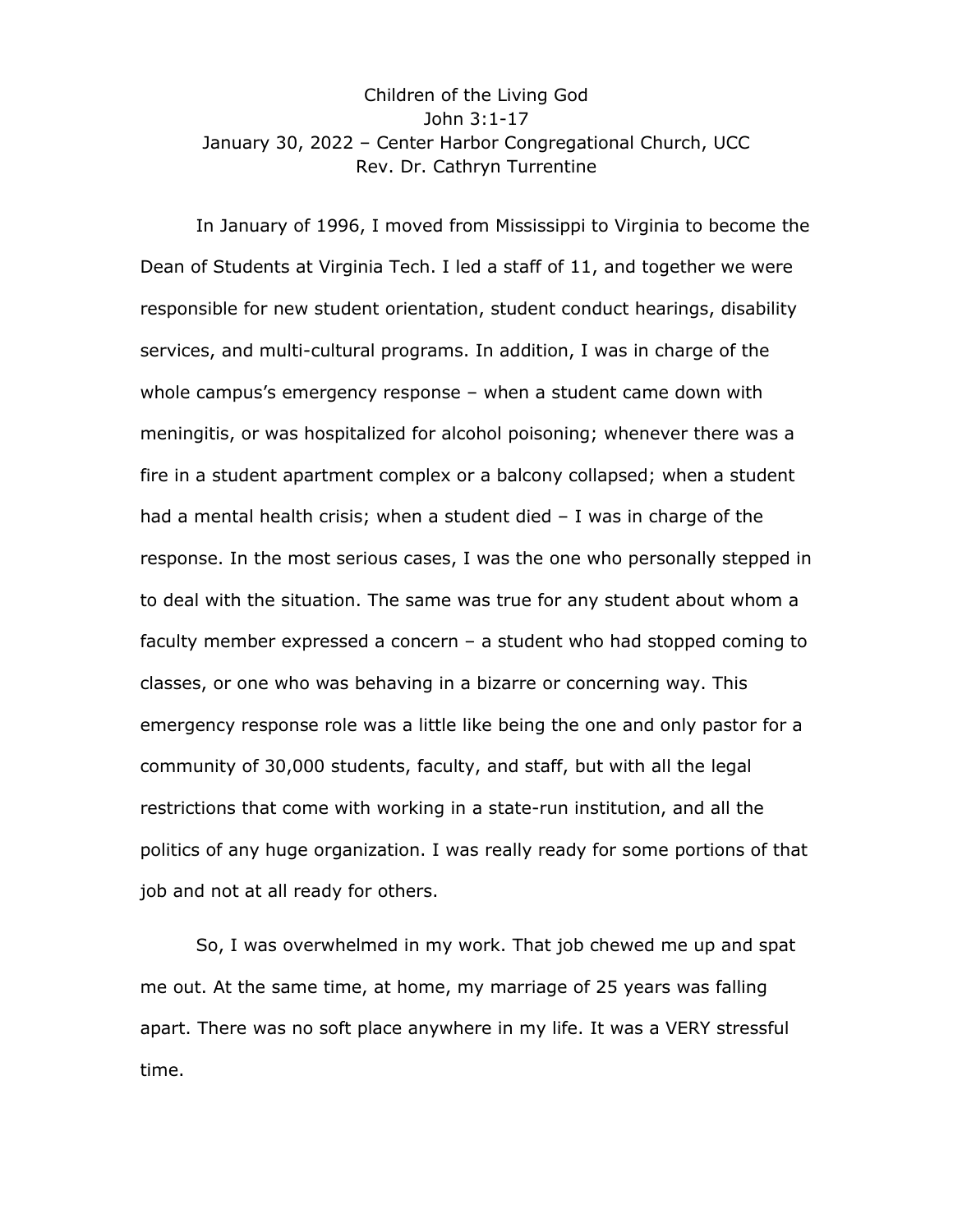I stuck it out in that job for three years, but eventually, I knew that something had to change. In fact, EVERYTHING had to change. My own life depended on it. So, I told my vice president, "It's time to move me to a different position. Let someone else have all this fun for a while." And I told my husband that it was time for us to part ways at last. Both of those conversations were difficult, but they were absolutely necessary.

Now, it took several months for all those changes to work themselves out, but there came a singular moment on July 1 of the following year when I suddenly had a whole new life – all at once! On June 30, I was dean of students, still carrying the whole responsibility for keeping students safe, even though they insisted on putting their lives in danger. The very next day, on July 1, I was in a new role with new tasks and goals that I could actually accomplish. It felt like the weight of the world was lifted from my shoulders.

At the very same time, on June 30, I was still Cathryn Goree, the woman with the dour expression on her face. But on July 1, I was Cathy Turrentine once again, and another great weight was lifted. I had left my own life behind, and everything from that moment forward would be something new.

Eventually, I stopped walking on air, of course. I woke up once again in the world where my limbs had weight that tethered me to the ground. But I never again let myself get in a situation that was so wrong for me. Because I can remember what it was like to be under water in every area of my life. I can remember what it was like to feel that I was drowning. And I can remember what it was like to throw off the weight of all that and simply choose to LIVE.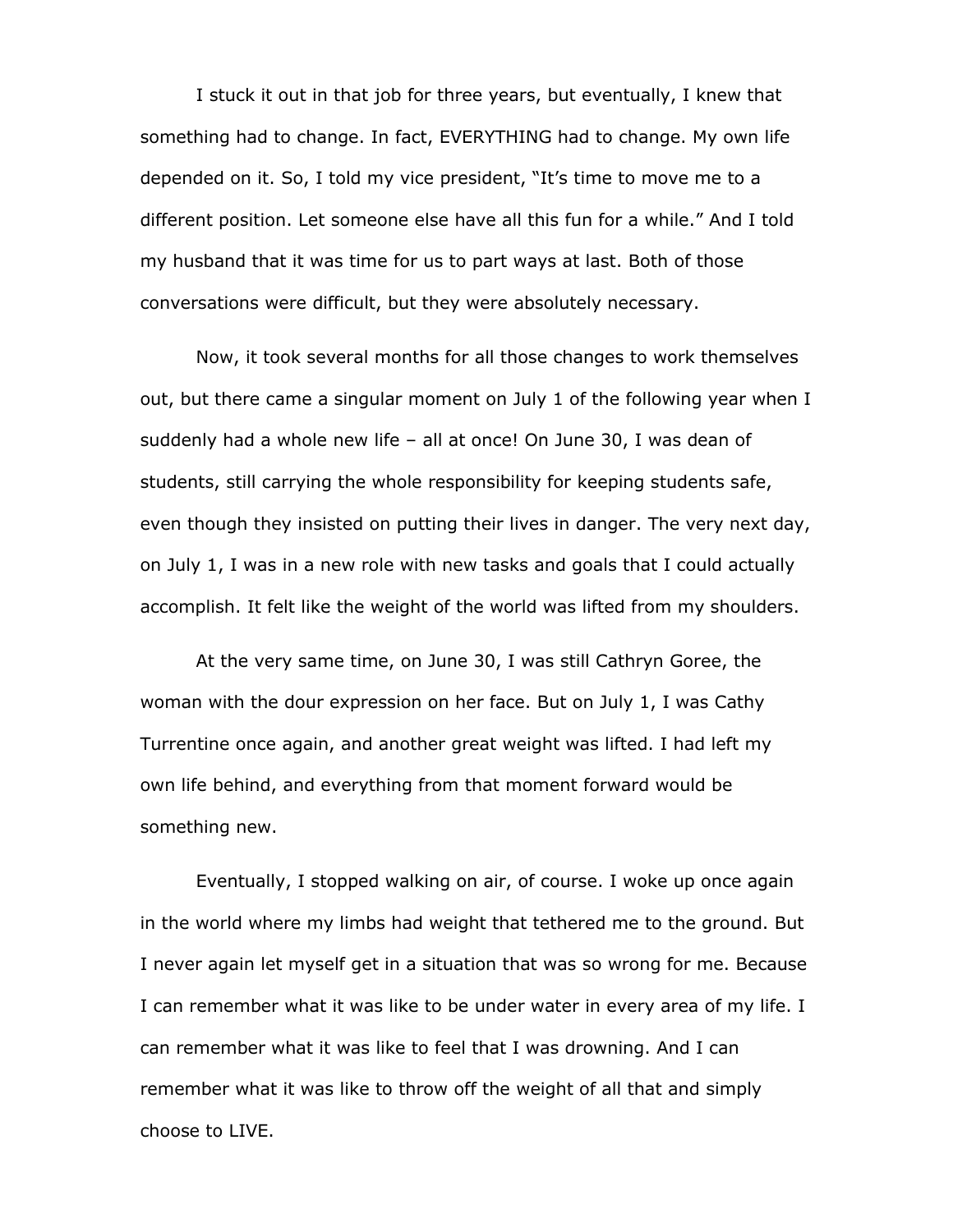I share this story because it is the most vivid HUMAN example I can think of, of being transformed, of getting a wholly fresh start. And I think it gives us a tiny hint of what Jesus means in today's scripture.

Nicodemus, the Pharisee, comes to Jesus by night, because he really wants to understand the Kingdom of God and he believes Jesus has the answers. But he is embarrassed to be seen with Jesus in the broad daylight.

Jesus says, "Very truly I tell you, no one can see the Kingdom of God without being born from above." Nicodemus doesn't understand. You see, the Greek word for "again" (as in "born again") is the same as the word for "from above." Jesus is saying that Nicodemus must receive a new life "from above" – from the Kingdom of God – and all Nicodemus can hear is the need to crawl back into his mother's womb and come forth again, unchanged, into this same old, leaden world. But that's not what Jesus wants for him. Not more of this same life, but a different kind of life entirely.

The Gospel of John is the most spiritual of all the gospels, and the understanding of eternal life that it presents is entirely different than we see in Matthew, Mark, and Luke, or in the letters of Paul. In this gospel, an encounter with Jesus provokes a choice in us. Once we have met him, we simply cannot be the same people we were before. Encountering Jesus calls us to live as Children of the Light, as John would say. It calls us into a whole new way of being. This is being "born again" – to be children, not of this world, but of the Living God.

In the Gospel of John, eternal life isn't something we get after we die (though we have it then, too). For John, the choice isn't between going to